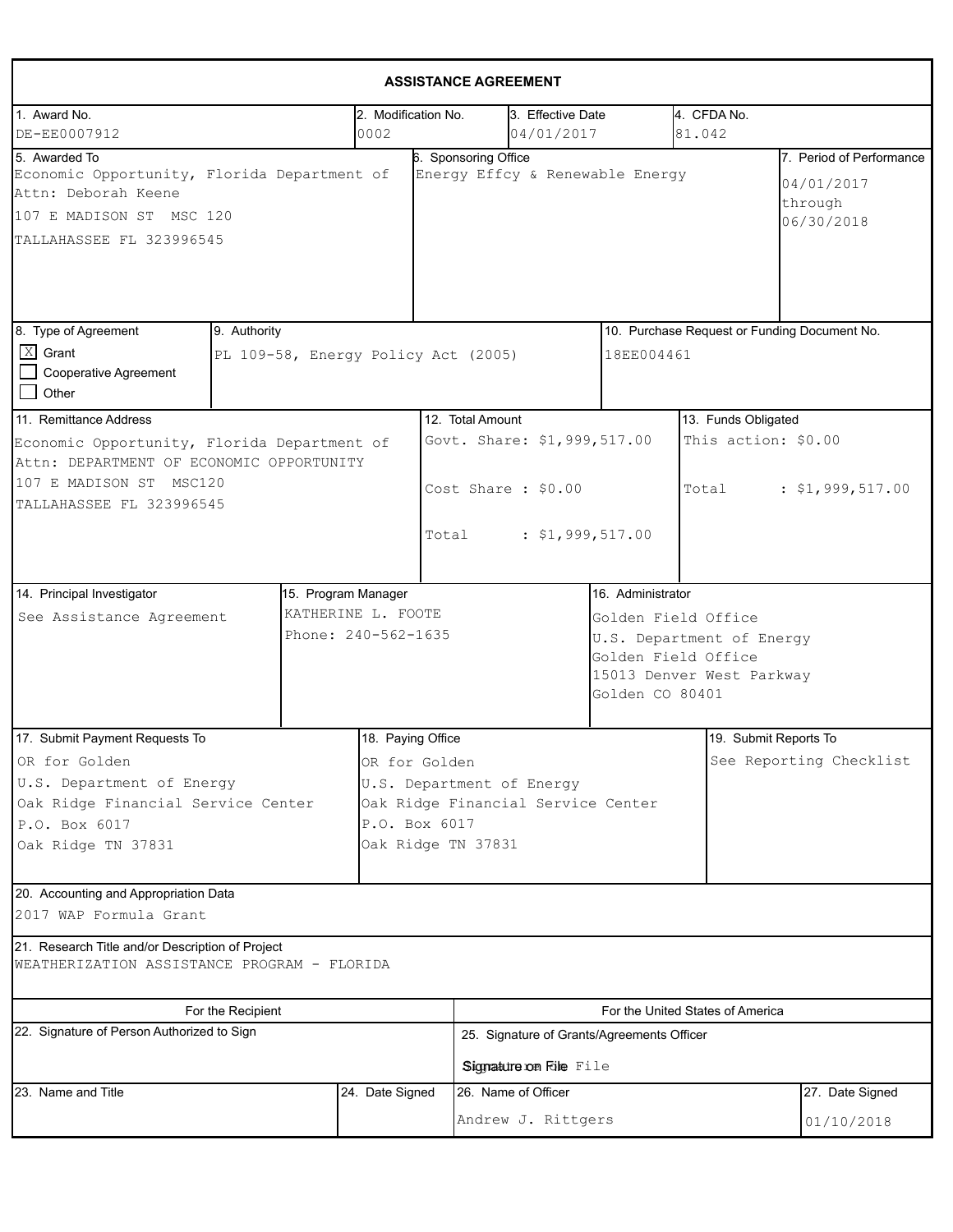## **CONTINUATION SHEET**

REFERENCE NO. OF DOCUMENT BEING CONTINUED DE-EE0007912/0002 2 3

PAGE OF

NAME OF OFFEROR OR CONTRACTOR

Economic Opportunity, Florida Department of

| ITEM NO.<br>(A) | $v$ p $v = v$ and $v$ $\uparrow$ $v = v$ and $v = v$ by $v = v$<br>SUPPLIES/SERVICES<br>(B)                                                                                                                                                                                               | QUANTITY<br>(C) | UNIT<br>(D) | <b>UNIT PRICE</b><br>(E) | <b>AMOUNT</b><br>(F) |
|-----------------|-------------------------------------------------------------------------------------------------------------------------------------------------------------------------------------------------------------------------------------------------------------------------------------------|-----------------|-------------|--------------------------|----------------------|
|                 | DUNS Number: 968930664<br>Current Budget Period: 04/01/2017 to 6/30/2018<br>Project Period: 04/01/2017 - 06/30/2020                                                                                                                                                                       |                 |             |                          |                      |
|                 | The purposes of this action are to:                                                                                                                                                                                                                                                       |                 |             |                          |                      |
|                 | 1) Extend the Period of Performance end date, as<br>shown in Block 7; and                                                                                                                                                                                                                 |                 |             |                          |                      |
|                 | 2) Extend the award Current Budget Period and<br>Project Period through 6/30/2018, and approve a<br>change in the Program Year, from April 1 through<br>March 30, to July 1 through June 30, starting<br>with Program Year 2018;                                                          |                 |             |                          |                      |
|                 | In Block 7 of the Assistance Agreement, the<br>Period of Performance reflects the beginning of<br>the Project Period through the end of the current<br>Budget Period.                                                                                                                     |                 |             |                          |                      |
|                 | Funding for all awards and future budget periods<br>is contingent upon the availability of funds<br>appropriated by Congress for the purpose of this<br>program and the availability of future-year<br>budget authority.                                                                  |                 |             |                          |                      |
|                 | All other terms and conditions remain unchanged.                                                                                                                                                                                                                                          |                 |             |                          |                      |
|                 | DOE Award Administrator: Janice Callahan<br>E-mail: janice.callahan@ee.doe.gov<br>Phone: 240-562-1682                                                                                                                                                                                     |                 |             |                          |                      |
|                 | DOE Project Officer: Katherine Foote<br>E-mail: katherine.foote@ee.doe.gov<br>Phone: 240-562-1635                                                                                                                                                                                         |                 |             |                          |                      |
|                 | Recipient Business Officer: Julie A. Dennis<br>E-mail: Julie.Dennis@deo.myflorida.com<br>Phone: 850-717-8433                                                                                                                                                                              |                 |             |                          |                      |
|                 | Recipient Principal Investigator: Debbie A. Smiley<br>E-mail: Debbie.Smiley@deo.myflorida.com<br>Phone: 850-717-8467                                                                                                                                                                      |                 |             |                          |                      |
|                 | "Electronic signature or signatures as used in<br>this document means a method of signing an<br>electronic message that--<br>(A) Identifies and authenticates a particular<br>person as the source of the electronic message;<br>(B) Indicates such person's approval of the<br>Continued |                 |             |                          |                      |
|                 | information contained in the electronic message;                                                                                                                                                                                                                                          |                 |             |                          |                      |